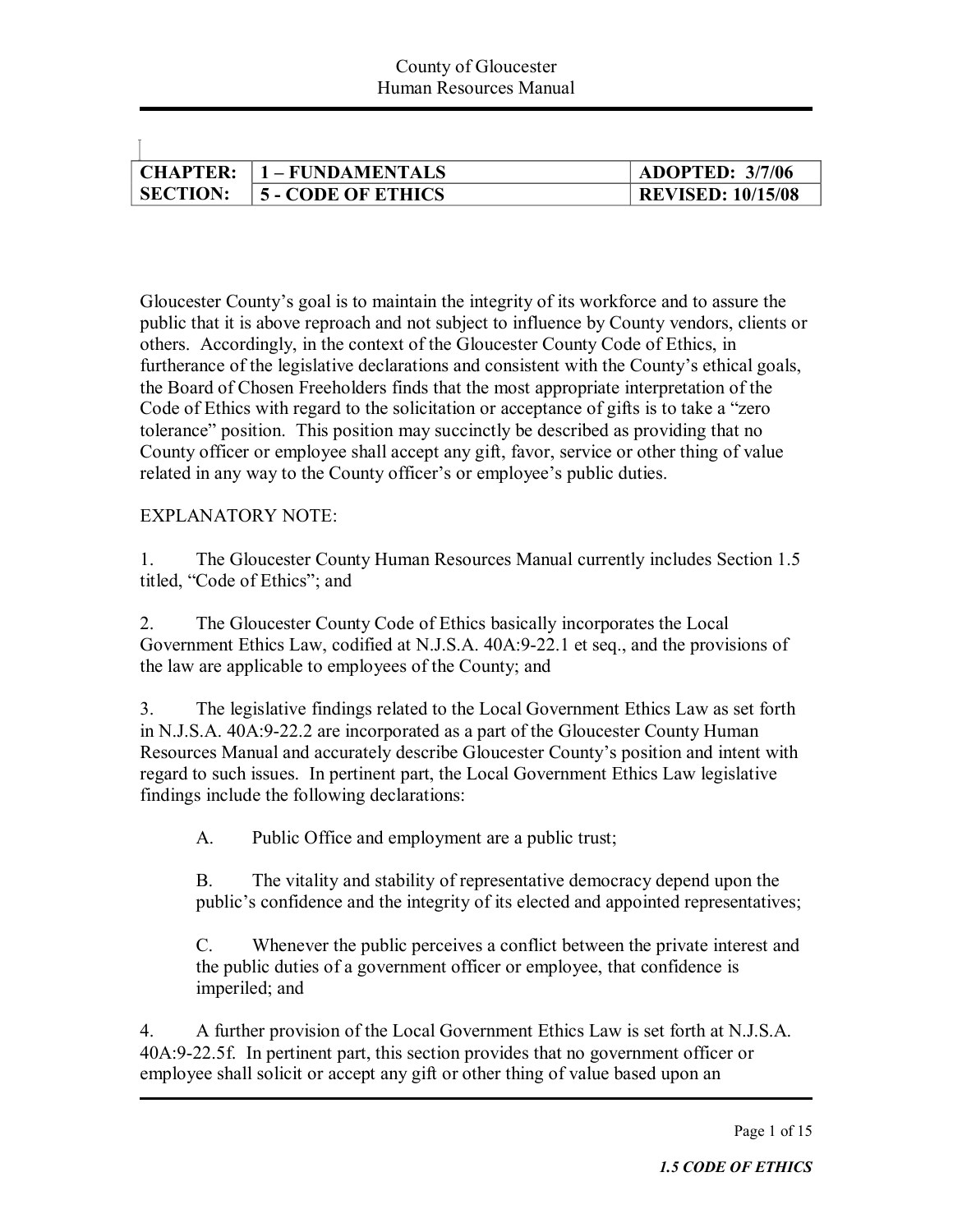understanding that the gift was given or offered for the purpose of influencing him or her, directly or indirectly, in the discharge of his or her official duties;

5. Gloucester County Administrative Code Section 2.3 further provides that "Employees may not accept donations, gratuities, contributions or gifts that could be interpreted to affect their County duties."

6. Gloucester County's goal is to maintain the integrity of its workforce and to assure the public that it is above reproach and not subject to influence by County vendors, clients or others. Accordingly, in the context of the Gloucester County Code of Ethics, in furtherance of the legislative declarations and consistent with the County's ethical goals, the Board of Chosen Freeholders finds that the most appropriate interpretation of the Code of Ethics with regard to the solicitation or acceptance of gifts is to take a "zero tolerance" position. This position may succinctly be described as providing that no County officer or employee shall accept any gift, favor, service or other thing of value related in any way to the County officer's or employee's public duties;

7. To implement this position, County department heads and employees and vendors have been notified of Gloucester County's zero tolerance position. To further implement the policy, any County officer or employee who is offered or receives any gift that is in any way related to his or her public duties must report that offer or receipt to the officer's or employee's department head. In turn, the department head shall deliver any gift received to the County Ethics Compliance Officer for appropriate disposition. Disposition may include return of the gift to the person or entity making the gift; or if such return is impossible or impractical, delivery of the gift to an appropriate not-forprofit service entity; or if necessary and otherwise unavoidable to make other appropriate disposition of the item;

8. For purposes of the implementation of this position, Gloucester County Counsel or his designee shall serve as the interim Ethics Compliance Officer;

9. As appropriate and if and when necessary, the Compliance Officer shall propose to the Board of Chosen Freeholders the adoption of appropriate forms and steps to implement this policy.

# **State Ethics Statute 40A:9-22.1 to 40A:9-22.25**

# **40A:922.1. Short title**

This act shall be known and may be cited as the "Local Government Ethics Law."

### L.1991,c.29,s.1.

# **40A:922.2 Findings, declarations**

Page 2 of 15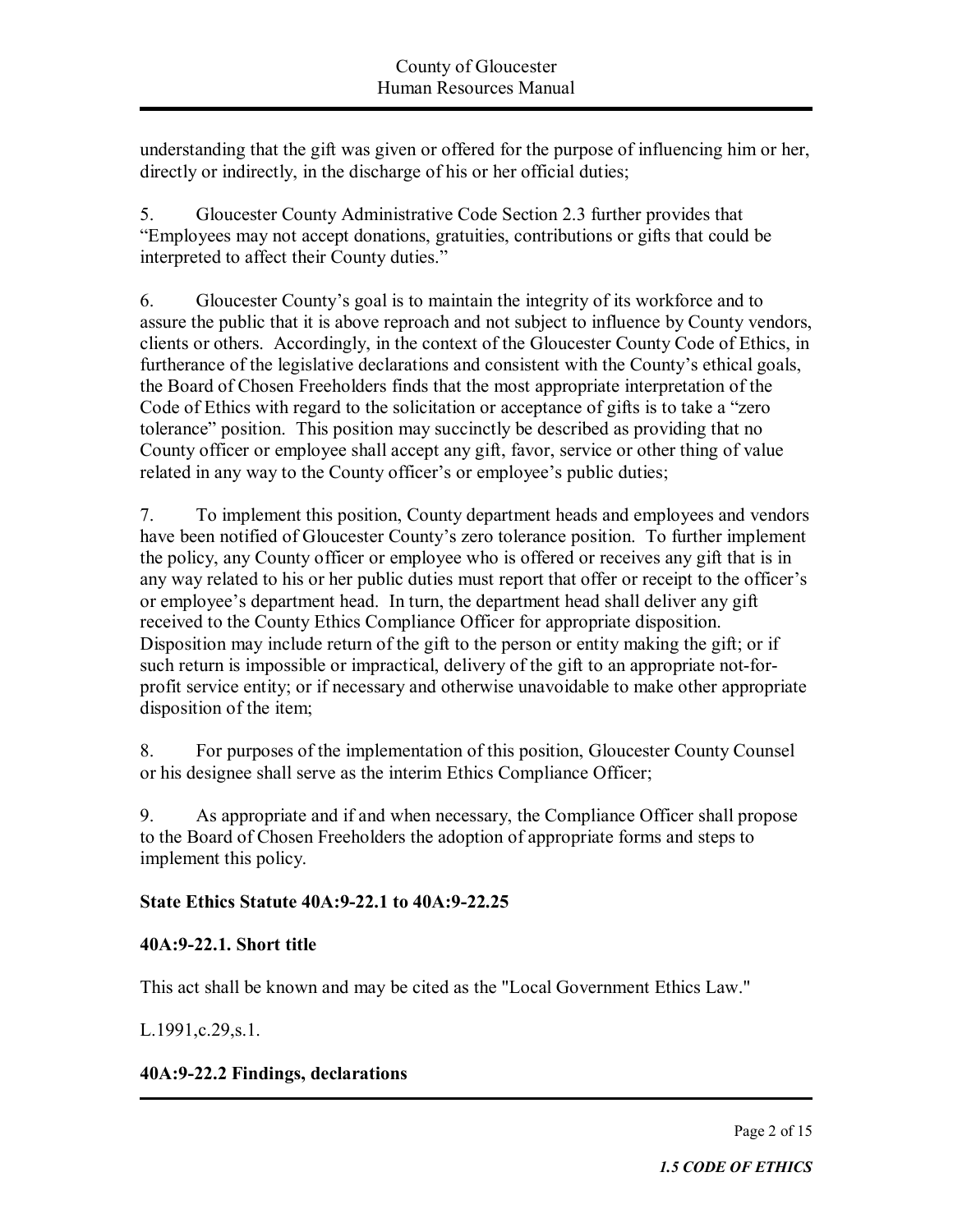The Legislature finds and declares that:

a. Public office and employment are a public trust;

b. The vitality and stability of representative democracy depend upon the public's confidence in the integrity of its elected and appointed representatives;

c. Whenever the public perceives a conflict between the private interests and the public duties of a government officer or employee, that confidence is imperiled;

d. Governments have the duty both to provide their citizens with standards by which they may determine whether public duties are being faithfully performed, and to apprise their officers and employees of the behavior which is expected of them while conducting their public duties; and

e. It is the purpose of this act to provide a method of assuring that standards of ethical conduct and financial disclosure requirements for local government officers and employees shall be clear, consistent, uniform in their application, and enforceable on a Statewide basis, and to provide local officers or employees with advice and information concerning possible conflicts of interest which might arise in the conduct of their public duties.

L.1991,c.29,s.2.

### **40A:922.3 Definitions**

As used in this act:

a. "Board" means the Local Finance Board in the Division of Local Government Services in the Department of Community Affairs;

b. "Business organization" means any corporation, partnership, firm, enterprise, franchise, association, trust, sole proprietorship, union or other legal entity;

c. "Governing body" means, in the case of a municipality, the commission, council, board or body, by whatever name it may be known, having charge of the finances of the municipality, and, in the case of a county, the board of chosen freeholders, or, in the case of a county having adopted the provisions of the "Optional County Charter Law," P.L.1972, c.154 (C.40:41A-1 et seq.), as defined in the form of government adopted by the county under that act;

Page 3 of 15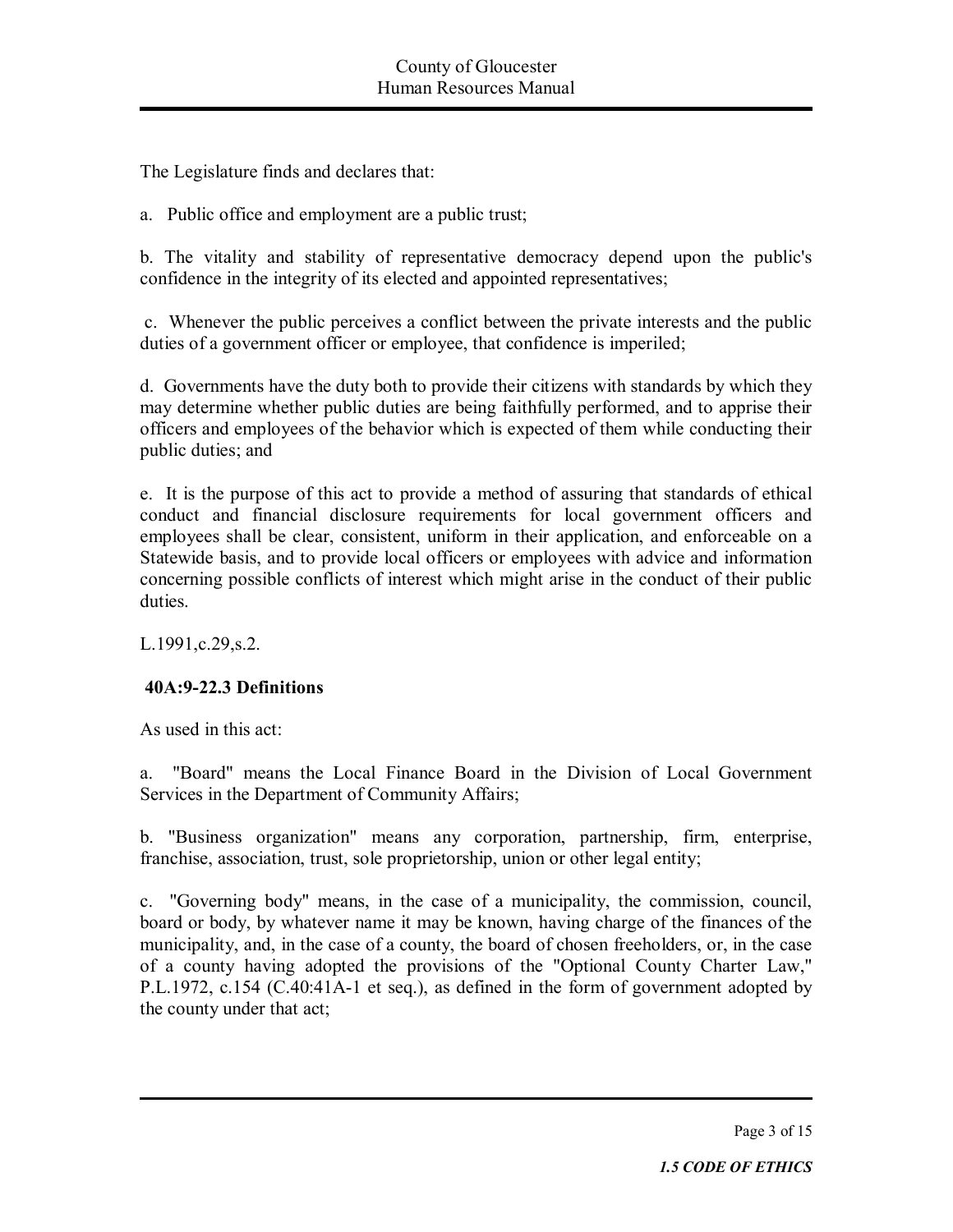d. "Interest" means the ownership or control of more than 10% of the profits, assets or stock of a business organization but shall not include the control of assets in a nonprofit entity or labor union;

e. "Local government agency" means any agency, board, governing body, including the chief executive officer, bureau, division, office, commission or other instrumentality within a county or municipality, and any independent local authority, including any entity created by more than one county or municipality, which performs functions other than of a purely advisory nature, but shall not include a school board;

f. "Local government employee" means any person, whether compensated or not, whether part-time or full-time, employed by or serving on a local government agency who is not a local government officer, but shall not mean any employee of a school district;

g. "Local government officer" means any person whether compensated or not, whether part-time or full-time: (1) elected to any office of a local government agency; (2) serving on a local government agency which has the authority to enact ordinances, approve development applications or grant zoning variances; (3) who is a member of an independent municipal, county or regional authority; or (4) who is a managerial executive or confidential employee of a local government agency, as defined in section 3 of the "New Jersey Employer-Employee Relations Act," P.L.1941, c.100 (C.34:13A-3), but shall not mean any employee of a school district or member of a school board;

h. "Local government officer or employee" means a local government officer or a local government employee;

i. "Member of immediate family" means the spouse or dependent child of a local government officer or employee residing in the same household.

L.1991,c.29,s.3.

### **40A:922.4 Local Finance Board to have jurisdiction**

The Local Finance Board in the Division of Local Government Services in the Department of Community Affairs shall have jurisdiction to govern and guide the conduct of local government officers or employees regarding violations of the provisions of this act who are not otherwise regulated by a county or municipal code of ethics promulgated by a county or municipal ethics board in accordance with the provisions of this act. Local government officers or employees serving a local government agency created by more than one county or municipality or employees of county colleges established pursuant to N.J.S. 18A:64A-1 et seq. shall be under the jurisdiction of the board. The board in interpreting and applying the provisions of this act shall recognize that under the principles of democracy, public officers and employees cannot and should

Page 4 of 15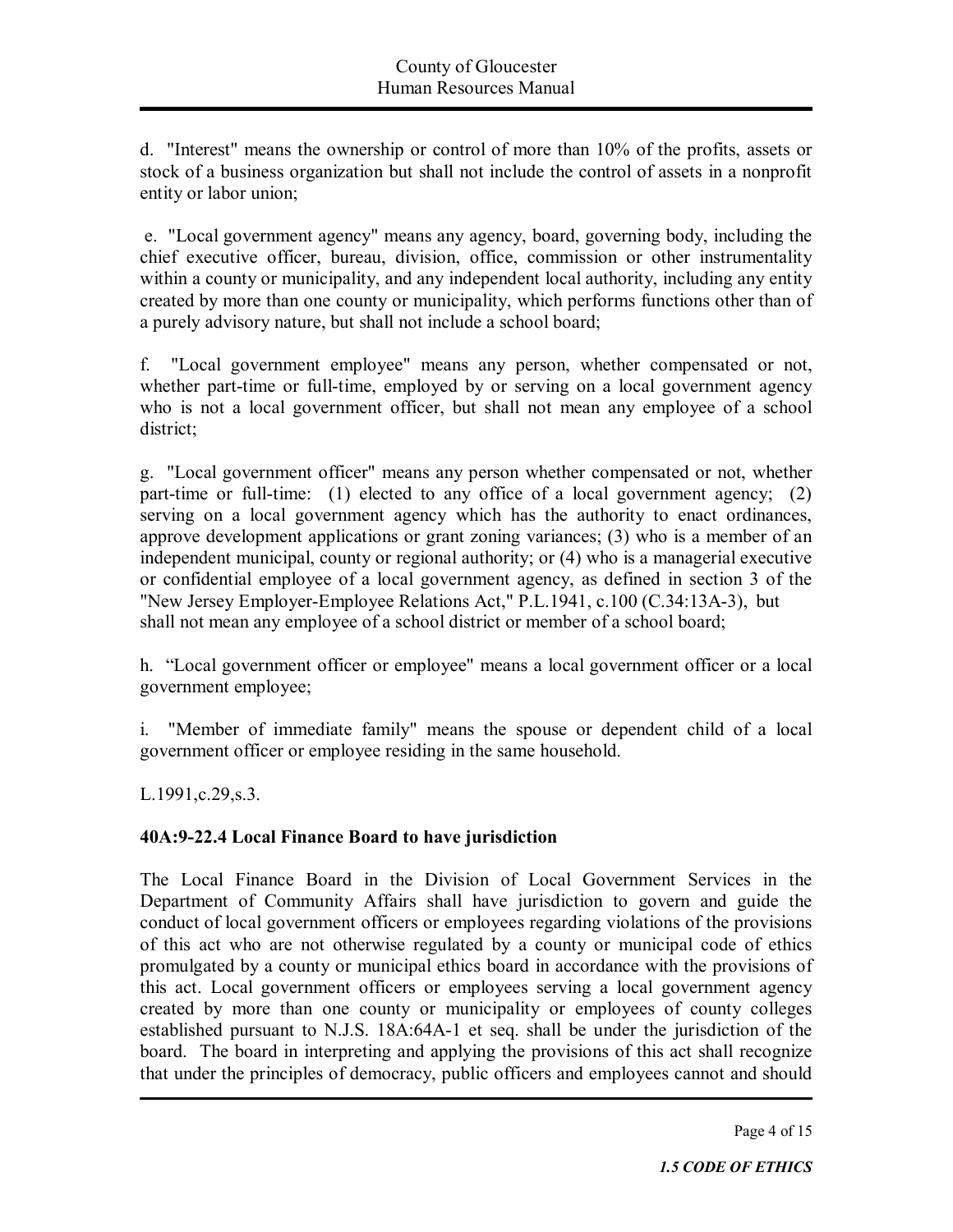not be expected to be without any personal interest in the decisions and policies of government; that citizens who are government officers and employees have a right to private interests of a personal, financial and economic nature; and that standards of conduct shall distinguish between those conflicts of interest which are legitimate and unavoidable in a free society and those conflicts of interest which are prejudicial and material and are, therefore, corruptive of democracy and free society.

L.1991,c.29,s.4; amended 1995, c. 21.

#### **40A:922.5 Provisions requiring compliance by local government officers, employees**

Local government officers or employees under the jurisdiction of the Local Finance Board shall comply with the following provisions:

a. No local government officer or employee or member of his immediate family shall have an interest in a business organization or engage in any business, transaction, or professional activity, which is in substantial conflict with the proper discharge of his duties in the public interest;

b. No independent local authority shall, for a period of one year next subsequent to the termination of office of a member of that authority:

(1) award any contract which is not publicly bid to a former member of that authority;

(2) allow a former member of that authority to represent, appear for or negotiate on behalf of any other party before that authority; or

(3) employ for compensation, except pursuant to open competitive examination in accordance with Title 11A of the New Jersey Statutes and the rules and regulations promulgated pursuant thereto, any former member of that authority.

The restrictions contained in this subsection shall also apply to any business organization in which the former authority member holds an interest.

c. No local government officer or employee shall use or attempt to use his official position to secure unwarranted privileges or advantages for himself or others;

d. No local government officer or employee shall act in his official capacity in any matter where he, a member of his immediate family, or a business organization in which he has an interest, has a direct or indirect financial or personal involvement that might reasonably be expected to impair his objectivity or independence of judgment;

Page 5 of 15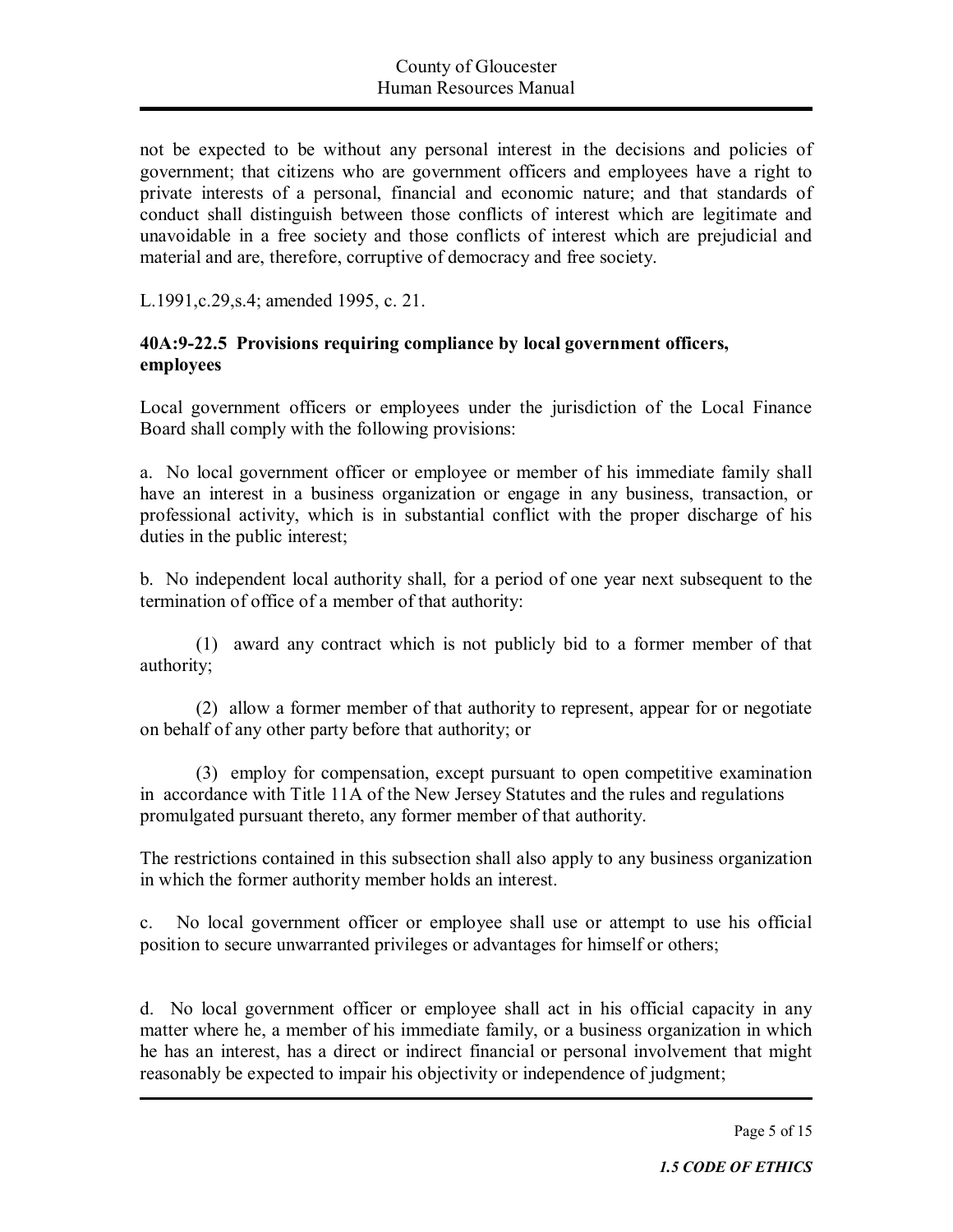e. No local government officer or employee shall undertake any employment or service, whether compensated or not, which might reasonably be expected to prejudice his independence of judgment in the exercise of his official duties;

f. No local government officer or employee, member of his immediate family, or business organization in which he has an interest, shall solicit or accept any gift, favor, loan, political contribution, service, promise of future employment, or other thing of value based upon an understanding that the gift, favor, loan, contribution, service, promise, or other thing of value was given or offered for the purpose of influencing him, directly or indirectly, in the discharge of his official duties. This provision shall not apply to the solicitation or acceptance of contributions to the campaign of an announced candidate for elective public office, if the local government officer has no knowledge or reason to believe that the campaign contribution, if accepted, was given with the intent to influence the local government officer in the discharge of his official duties;

g. No local government officer or employee shall use, or allow to be used, his public office or employment, or any information, not generally available to the members of the public, which he receives or acquires in the course of and by reason of his office or employment, for the purpose of securing financial gain for himself, any member of his immediate family, or any business organization with which he is associated;

h. No local government officer or employee or business organization in which he has an interest shall represent any person or party other than the local government in connection with any cause, proceeding, application or other matter pending before any agency in the local government in which he serves. This provision shall not be deemed to prohibit one local government employee from representing another local government employee where the local government agency is the employer and the representation is within the context of official labor union or similar representational responsibilities;

i. No local government officer shall be deemed in conflict with these provisions if, by reason of his participation in the enactment of any ordinance, resolution or other matter required to be voted upon or which is subject to executive approval or veto, no material or monetary gain accrues to him as a member of any business, profession, occupation or group, to any greater extent than any gain could reasonably be expected to accrue to any other member of such business, profession, occupation or group;

j. No elected local government officer shall be prohibited from making an inquiry for information on behalf of a constituent, if no fee, reward or other thing of value is promised to, given to or accepted by the officer or a member of his immediate family, whether directly or indirectly, in return therefor; and

Page 6 of 15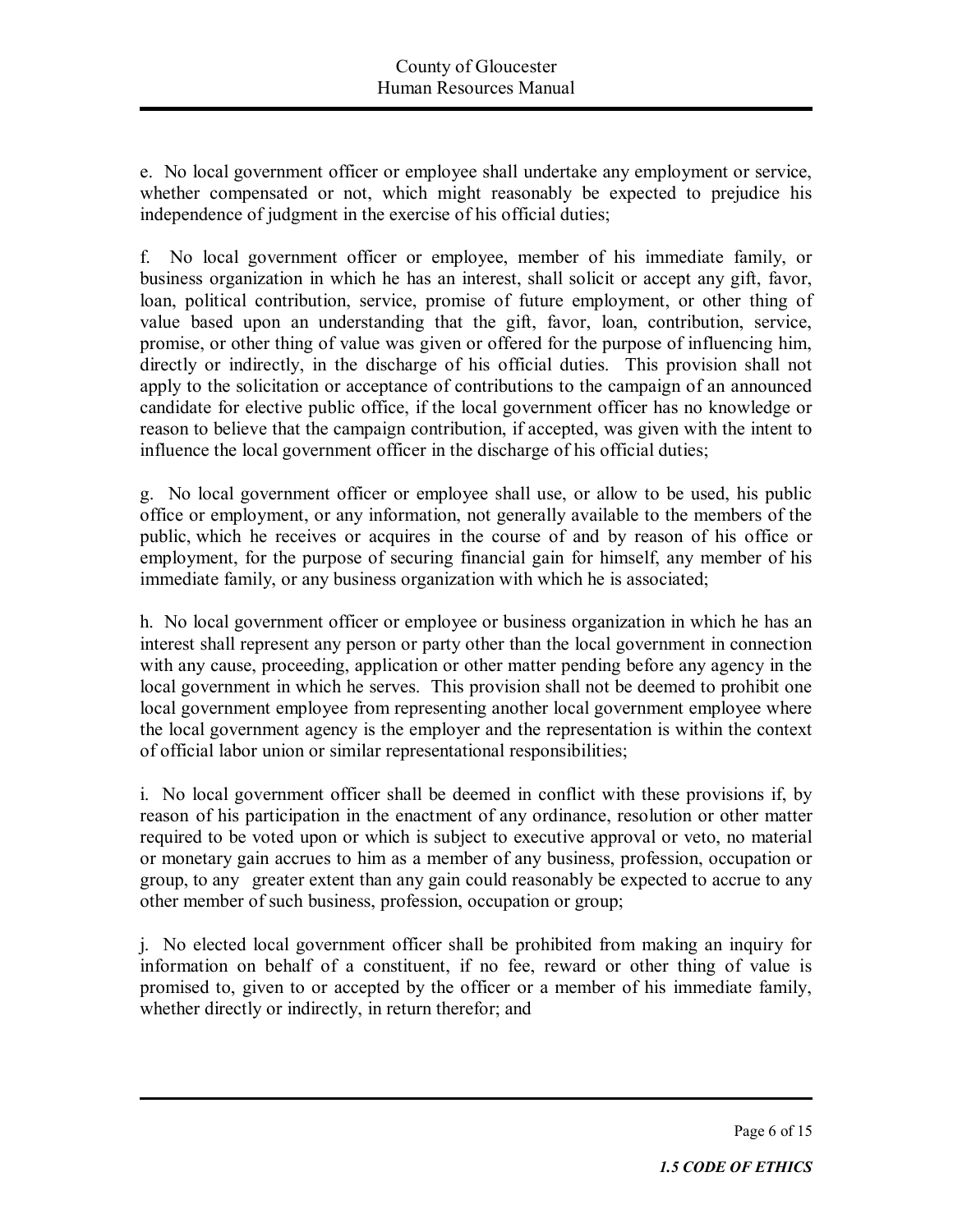k. Nothing shall prohibit any local government officer or employee, or members of his immediate family, from representing himself, or themselves, in negotiations or proceedings concerning his, or their, own interests.

L.1991,c.29,s.5.

#### **40A:922.6 Annual financial disclosure statement**

a. Local government officers shall annually file a financial disclosure statement. All financial disclosure statements filed pursuant to this act shall include the following information which shall specify, where applicable, the name and address of each source and the local government officer's job title:

(1) Each source of income, earned or unearned, exceeding \$2,000 received by the local government officer or a member of his immediate family during the preceding calendar year. Individual client fees, customer receipts or commissions on transactions received through a business organization need not be separately reported as sources of income. If a publicly traded security is the source of income, the security need not be reported unless the local government officer or member of his immediate family has an interest in the business organization;

(2) Each source of fees and honorariums having an aggregate amount exceeding \$250 from any single source for personal appearances, speeches or writings received by the local government officer or a member of his immediate family during the preceding calendar year;

(3) Each source of gifts, reimbursements or prepaid expenses having an aggregate value exceeding \$400 from any single source, excluding relatives, received by the local government officer or a member of his immediate family during the preceding calendar year;

(4) The name and address of all business organizations in which the local government officer or a member of his immediate family had an interest during the preceding calendar year; and

(5) The address and brief description of all real property in the State in which the local government officer or a member of his immediate family held an interest during the preceding calendar year.

b. The Local Finance Board shall prescribe a financial disclosure statement form for filing purposes. For counties and municipalities which have not established ethics boards, the board shall transmit sufficient copies of the forms to the municipal clerk in each municipality and the county clerk in each county for filing in accordance with this act. The municipal clerk shall make the forms available to the local government officers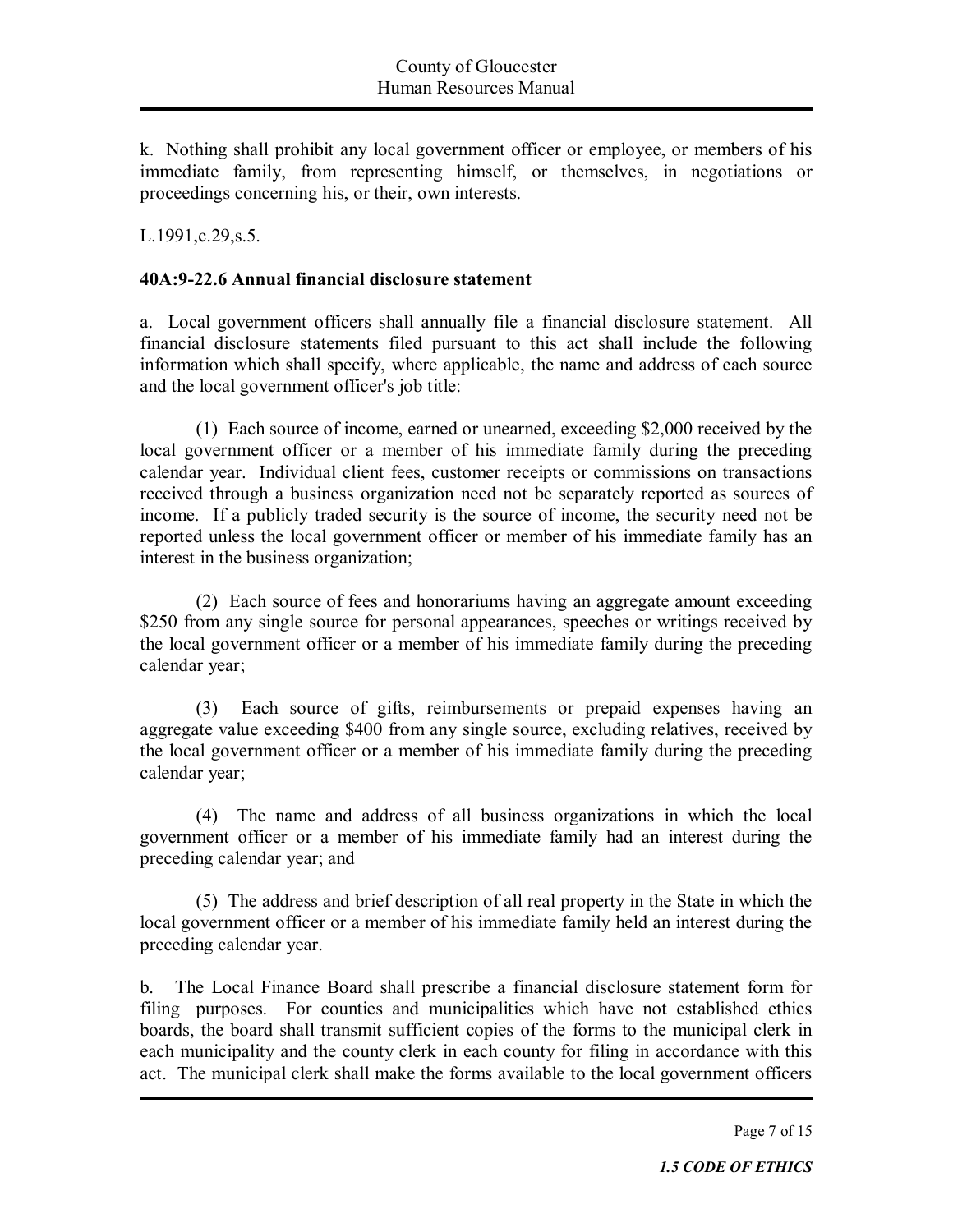serving the municipality. The county clerk shall make the forms available to the local government officers serving the county.

For counties and municipalities which have established ethics boards, the Local Finance Board shall transmit sufficient copies of the forms to the ethics boards for filing in accordance with this act. The ethics boards shall make the forms available to the local government officers within their jurisdiction.

For local government officers serving the municipality, the original statement shall be filed with the municipal clerk in the municipality in which the local government officer serves. For local government officers serving the county, the original statement shall be filed with the county clerk in the county in which the local government officer serves. A copy of the statement shall be filed with the board. In counties or municipalities which have established ethics boards a copy of the statement shall also be filed with the ethics board having jurisdiction over the local government officer. Local government officers shall file the initial financial disclosure statement within 90 days following the effective date of this act. Thereafter, statements shall be filed on or before April 30th each year.

c. All financial disclosure statements filed shall be public records.

L.1991,c.29,s.6.

### **40A:922.7 Powers of Local Finance Board**

With respect to its responsibilities for the implementation of the provisions of this act, the Local Finance Board shall have the following powers:

a. To initiate, receive, hear and review complaints and hold hearings with regard to possible violations of this act;

b. To issue subpoenas for the production of documents and the attendance of witnesses with respect to its investigation of any complaint or to the holding of a hearing;

c. To hear and determine any appeal of a decision made by a county or municipal ethics board;

d. To forward to the county prosecutor or the Attorney General or other governmental body any information concerning violations of this act which may become the subject of criminal prosecution or which may warrant the institution of other legal proceedings by the Attorney General;

e. To render advisory opinions as to whether a given set of facts and circumstances would constitute a violation of this act;

Page 8 of 15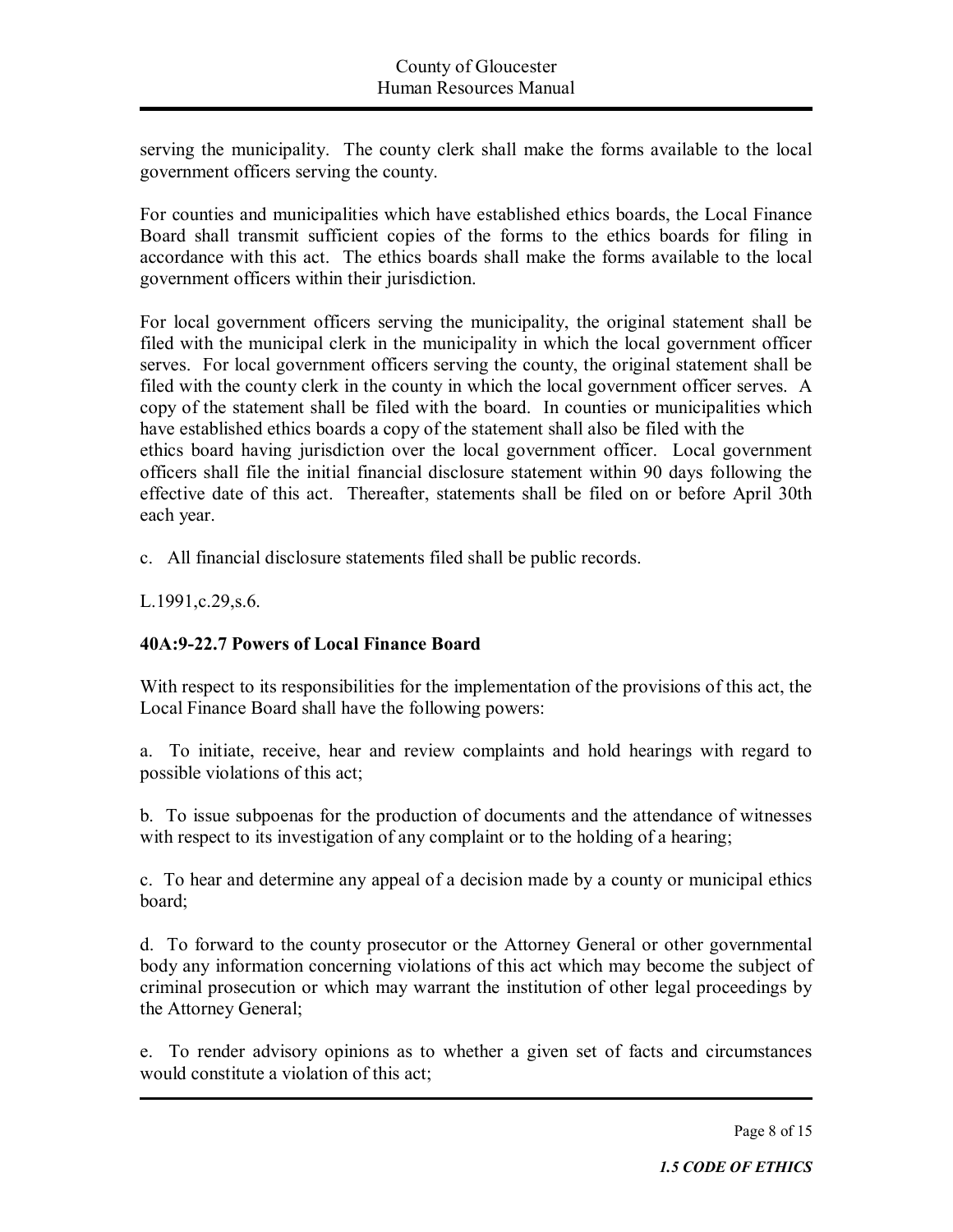f. To enforce the provisions of this act and to impose penalties for the violation thereof as are authorized by this act; and

g. To adopt rules and regulations pursuant to the "Administrative Procedure Act," P.L.1968, c.410 (C.52:14B-1 et seq.) and to do other things as are necessary to implement the purposes of this act.

L.1991,c.29,s.7.

### **40A:922.8 Request for advisory opinion from Local Finance Board**

A local government officer or employee not regulated by a county or municipal code of ethics may request and obtain from the Local Finance Board an advisory opinion as to whether any proposed activity or conduct would in its opinion constitute a violation of the provisions of this act. Advisory opinions of the board shall not be made public, except when the board by the vote of two-thirds of all of its members directs that the opinion be made public. Public advisory opinions shall not disclose the name of the local government officer or employee unless the board in directing that the opinion be made public so determines.

L.1991,c.29,s.8.

# **40A:922.9 Response by Local Finance Board to written complaint**

The Local Finance Board, upon receipt of a signed written complaint by any person alleging that the conduct of any local government officer or employee, not regulated by a county or municipal code of ethics, is in conflict with the provisions of this act, shall acknowledge receipt of the complaint within 30 days of receipt and initiate an investigation concerning the facts and circumstances set forth in the complaint. The board shall make a determination as to whether the complaint is within its jurisdiction or frivolous or without any reasonable factual basis. If the board shall conclude that the complaint is outside its jurisdiction, frivolous or without factual basis, it shall reduce that conclusion to writing and shall transmit a copy thereof to the complainant and to the local government officer or employee against whom the complaint was filed. Otherwise the board shall notify the local government officer or employee against whom the complaint was filed of the nature of the complaint and the facts and circumstances set forth therein. The officer or employee shall have the opportunity to present the board with any statement or information concerning the complaint which he wishes. Thereafter, if the board determines that a reasonable doubt exists as to whether the local government officer or employee is in conflict with the provisions of this act, the board shall conduct a hearing in the manner prescribed by section 12 of this act, concerning the possible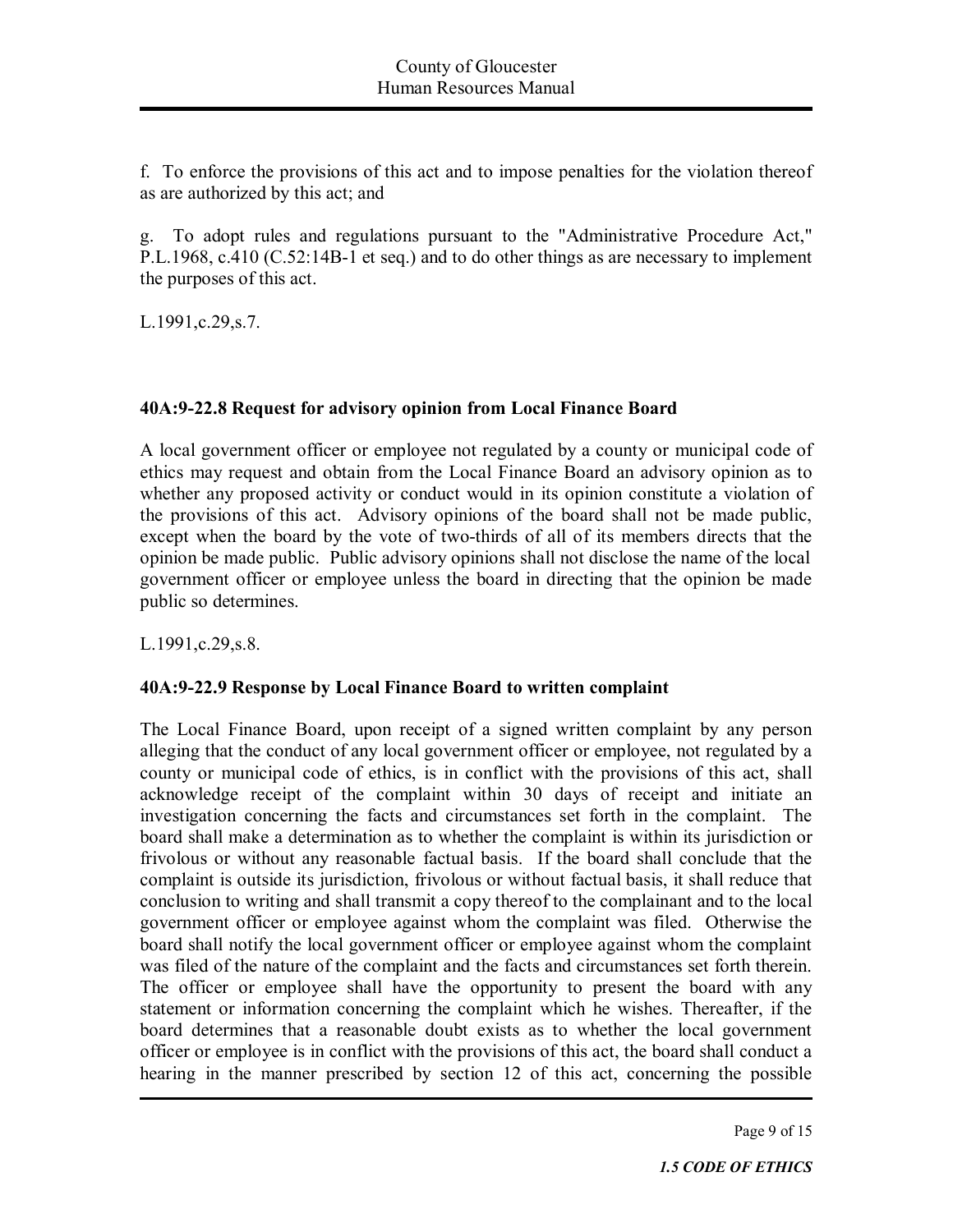violation and any other facts and circumstances which may have come to the attention of the board with respect to the conduct of the local government officer or employee. The board shall render a decision as to whether the conduct of the officer or employee is in conflict with the provisions of this act. This decision shall be made by no less than two thirds of all members of the board. If the board determines that the officer or employee is in conflict with the provisions of this act, it may impose any penalties which it believes appropriate within the limitations of this act. A final decision of the board may be appealed in the same manner as any other final State agency decision.

L.1991,c.29,s.9.

### **40A:922.10 Violations, penalties**

a. An appointed local government officer or employee found guilty by the Local Finance Board or a county or municipal ethics board of the violation of any provision of P.L. 1991, c.29 (C40A: 9-22 et seq.) or of any code of ethics in effect pursuant to P.L. 1991, c.29 (C40A:9-22 et seq.), shall be fined not less than  $$100.00$  nor more than  $$500.00$ , which penalty may be collected in a summary proceeding pursuant to "the Penalty Enforcement Law of 1999," P.L. 1999, c.274  $(C.2A:58-10$  et seq.). The board or a county or municipal ethics board shall report its findings to the office or agency having the power of removal or discipline of the appointed local government officer or employee and may recommend that further disciplinary action be taken.

b. An elected local government officer or employee found guilty by the Local Finance Board or a county or municipal ethics board of the violation of any provision of P.L. 1991, c.29  $(C.40A:9-22.1$  et seq.), or of any code of ethics in effect pursuant to P.L. 1991, c.29  $(C.40A.9-22.1$  et seq.), shall be fined not less than \$100.00 nor more than \$500.00, which penalty may be collected in a summary proceeding pursuant to "the Penalty Enforcement Law of 1999," P.L. 1991, c.29 (C.2A:58-10 et seq.).

c. The remedies provided herein are in addition to all other criminal and civil remedies under the law.

L.1991,c.29,s.10; amended 1999, c.440, s.101.

# **40A:922.11 Disciplinary actions against officer, employee found guilty of violation**

The finding by the Local Finance Board or a county or municipal ethics board that an appointed local government officer or employee is guilty of the violation of the provisions of this act, or of any code of ethics in effect pursuant to this act, shall be sufficient cause for his removal, suspension, demotion or other disciplinary action by the officer or agency having the power of removal or discipline. When a person who is in the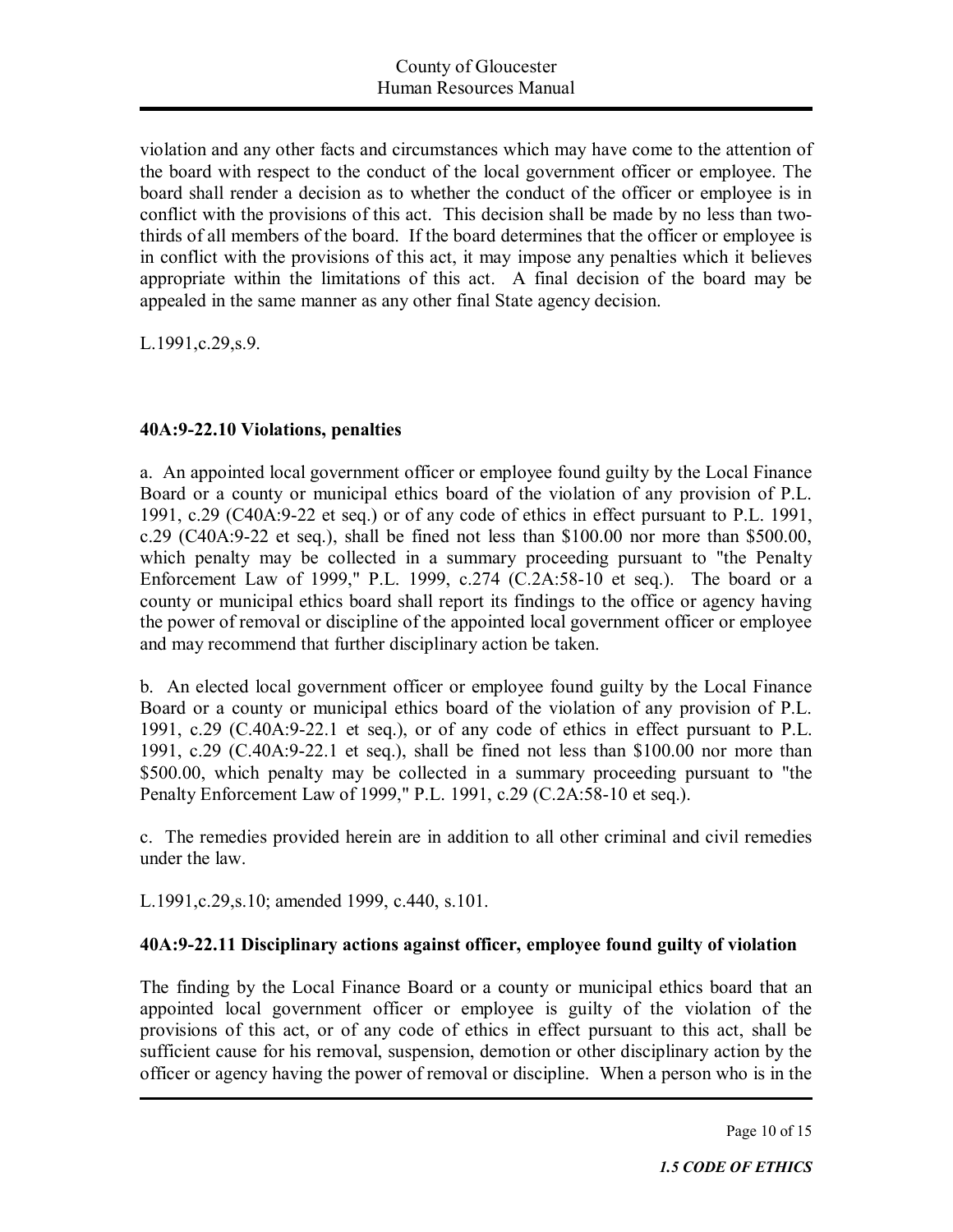career service is charged with violating the provisions of this act or any code of ethics in effect pursuant to this act, the procedure leading to removal, suspension, demotion or other disciplinary action shall be governed by any applicable procedures of Title 11A of the New Jersey Statutes and the rules promulgated pursuant thereto.

L.1991,c.29,s.11.

### **40A:92.12 Conducting of hearings**

All hearings required pursuant to this act shall be conducted in conformity with the rules and procedures, insofar as they may be applicable, provided for hearings by a State agency in contested cases under the "Administrative Procedure Act," P.L.1968, c.410  $(C.52:14B-1$  et seq.).

L.1991,c.29,s.12.

### **40A:922.13 Establishment of county ethics board**

a. Each county of the State governed under the provisions of P.L.1972, c.154 (C.40:41A 1 et seq.) may, by ordinance, and the remaining counties may, by resolution establish a county ethics board consisting of six members who are residents of the county, at least two of whom shall be public members. The members of the ethics board shall be appointed by the governing body of the county and no more than one of whom shall be from the same municipality. The members shall be chosen by virtue of their known and consistent reputation for integrity and their knowledge of local government affairs. No more than three members of the ethics board shall be of the same political party.

b. The members of the county ethics board shall annually elect a chairman from among the membership.

c. The members shall serve for a term of five years; except that of the members initially appointed, two of the public members shall be appointed to serve for a term of five years, one member shall be appointed to serve for a term of four years, and the remaining members shall be appointed to serve for a term of three years. Each member shall serve until his successor has been appointed and qualified. Any vacancy occurring in the membership of the ethics board shall be filled in the same manner as the original appointment for the unexpired term.

d. Members of the ethics board shall serve without compensation but shall be reimbursed by the county for necessary expenses incurred in the performance of their duties under this act.

L.1991,c.29,s.13.

Page 11 of 15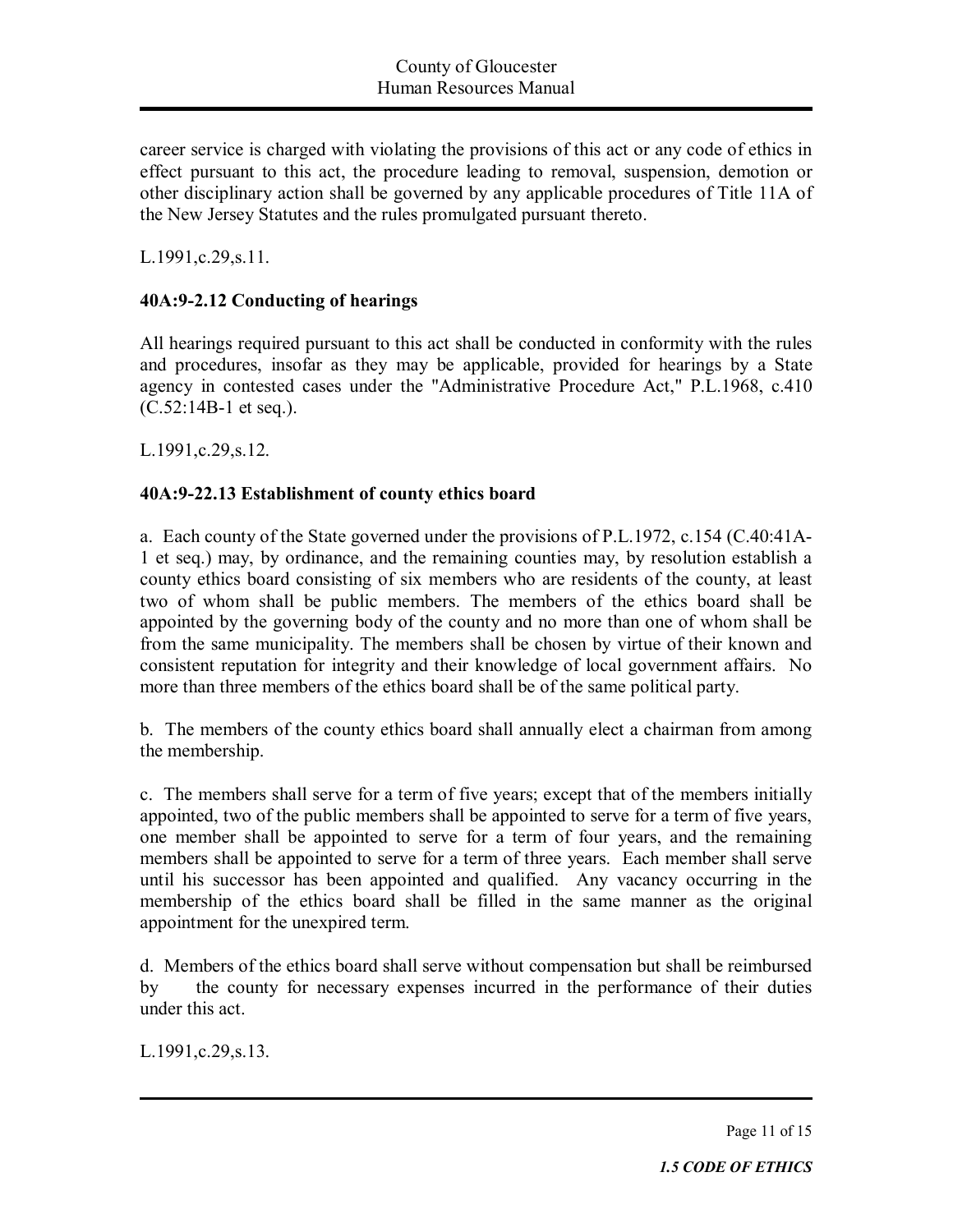### **40A:922.14 Provision of offices to county ethics board**

a. The governing body of the county shall provide the county ethics board with offices for the conduct of its business and the preservation of its records, and shall supply equipment and supplies as may be necessary.

b. All necessary expenses incurred by the county ethics board and its members shall be paid, upon certification of the chairman, by the county treasurer within the limits of funds appropriated by the county governing body by annual or emergency appropriations for those purposes.

c. The county ethics board may appoint employees, including independent counsel, and clerical staff as are necessary to carry out the provisions of this act within the limits of funds appropriated by the county governing body for those purposes.

L.1991,c.29,s.14.

# **40A:922.15 County code of ethics established**

Within 90 days after the establishment of a county ethics board, that ethics board shall promulgate, by resolution, a county code of ethics for all local government officers and employees serving the county. Local government officers and employees serving a county independent authority shall be deemed to be serving the county for purposes of this act.

The county code of ethics so promulgated shall be either identical to the provisions set forth in section 5 of this act or more restrictive, but shall not be less restrictive. Within 15 days following the promulgation thereof, the county code of ethics, and a notice of the date of the public hearing to be held thereon, shall be published in at least one newspaper circulating within the county and shall be distributed to the county clerk and to the heads of the local government agencies serving the county for circulation among the local government officers and employees serving the county. The county ethics board shall hold a public hearing on the county code of ethics not less than 30 days following its promulgation at which any local government officer or employee serving the county and any other person wishing to be heard shall be permitted to testify. As a result of the hearing, the ethics board may amend or supplement the county code of ethics as it deems necessary. If the county code of ethics is not identical to the provisions set forth in section 5 of this act, the county ethics board shall thereafter submit the county code of ethics to the Local Finance Board for approval. The board shall approve or disapprove a county code of ethics within 60 days following receipt. If the board fails to act within that period, the county code of ethics shall be deemed approved. A county code of ethics requiring board approval shall take effect for all local government officers and employees serving the county 60 days after approval by the board. A county code of ethics identical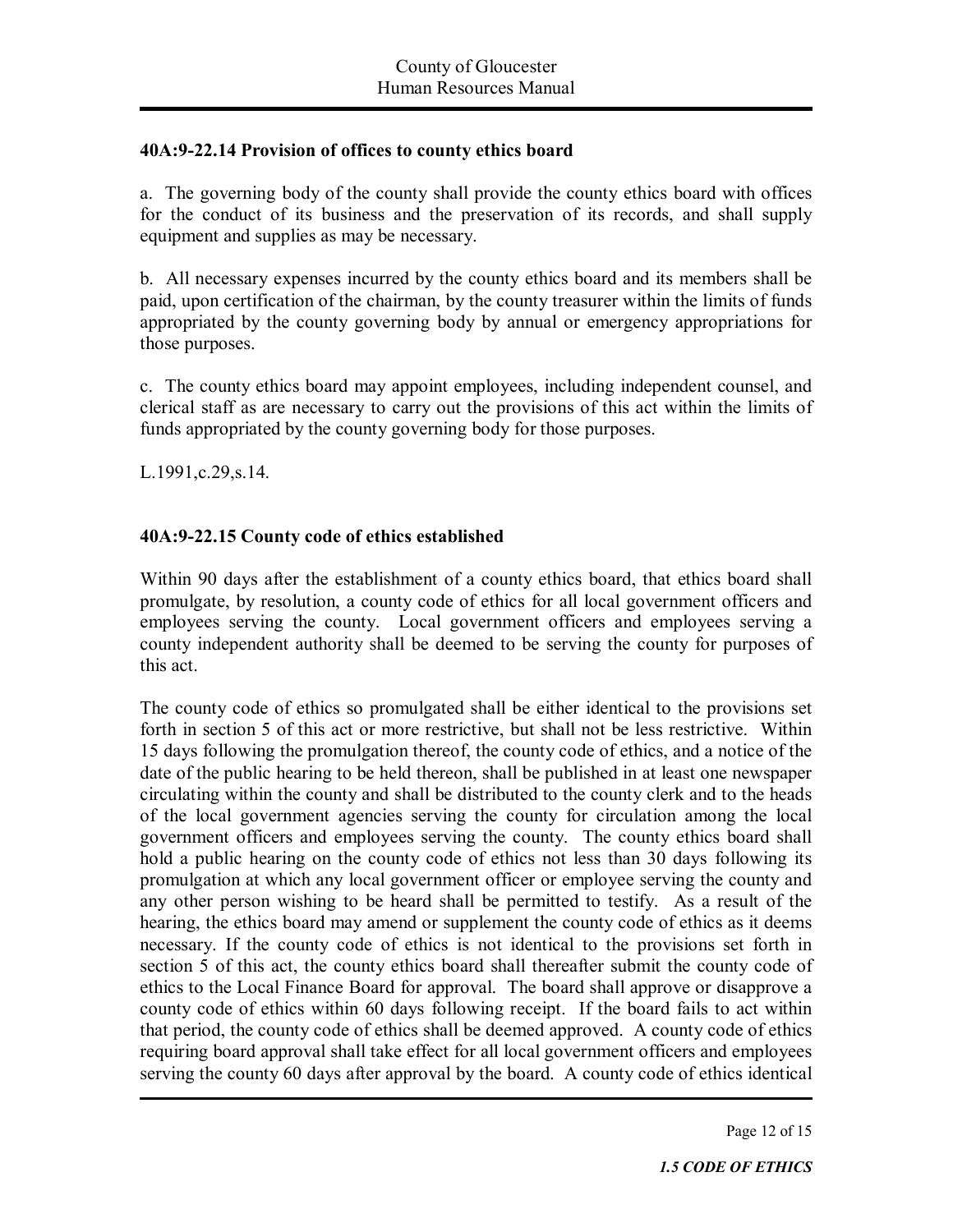to the provisions set forth in section 5 of this act shall take effect 10 days after the public hearing thereon. The county ethics board shall forward a copy of the county code of ethics to the county clerk and shall make copies of the county code of ethics available to local government officers and employees serving the county.

L.1991,c.29,s.15.

### **40A:922.16 Powers of county ethics board**

A county ethics board shall have the following powers:

a. To initiate, receive, hear and review complaints and hold hearings with regard to possible violations of the county code of ethics or financial disclosure requirements by local government officers or employees serving the county;

b. To issue subpoenas for the production of documents and the attendance of witnesses with respect to its investigation of any complaint or to the holding of a hearing;

c. To forward to the county prosecutor or the Attorney General or other governmental body any information concerning violations of the county code of ethics or financial disclosure requirements by local government officers or employees serving the county which may become the subject of criminal prosecution or which may warrant the institution of other legal proceedings by the Attorney General;

d. To render advisory opinions to local government officers or employees serving the county as to whether a given set of facts and circumstances would constitute a violation of any provision of the county code of ethics or financial disclosure requirements;

e. To enforce the provisions of the county code of ethics and financial disclosure requirements with regard to local government officers or employees serving the county and to impose penalties for the violation thereof as are authorized by this act; and

f. To adopt rules and regulations and to do other things as are necessary to implement the purposes of this act.

L.1991,c.29,s.16.

#### **40A:922.17 Request for advisory opinion from county ethics board**

A local government officer or employee serving the county may request and obtain from the county ethics board an advisory opinion as to whether any proposed activity or conduct would in its opinion constitute a violation of the county code of ethics or any financial disclosure requirements. Advisory opinions of the county ethics board shall not be made public, except when the ethics board by the vote of two-thirds of all of its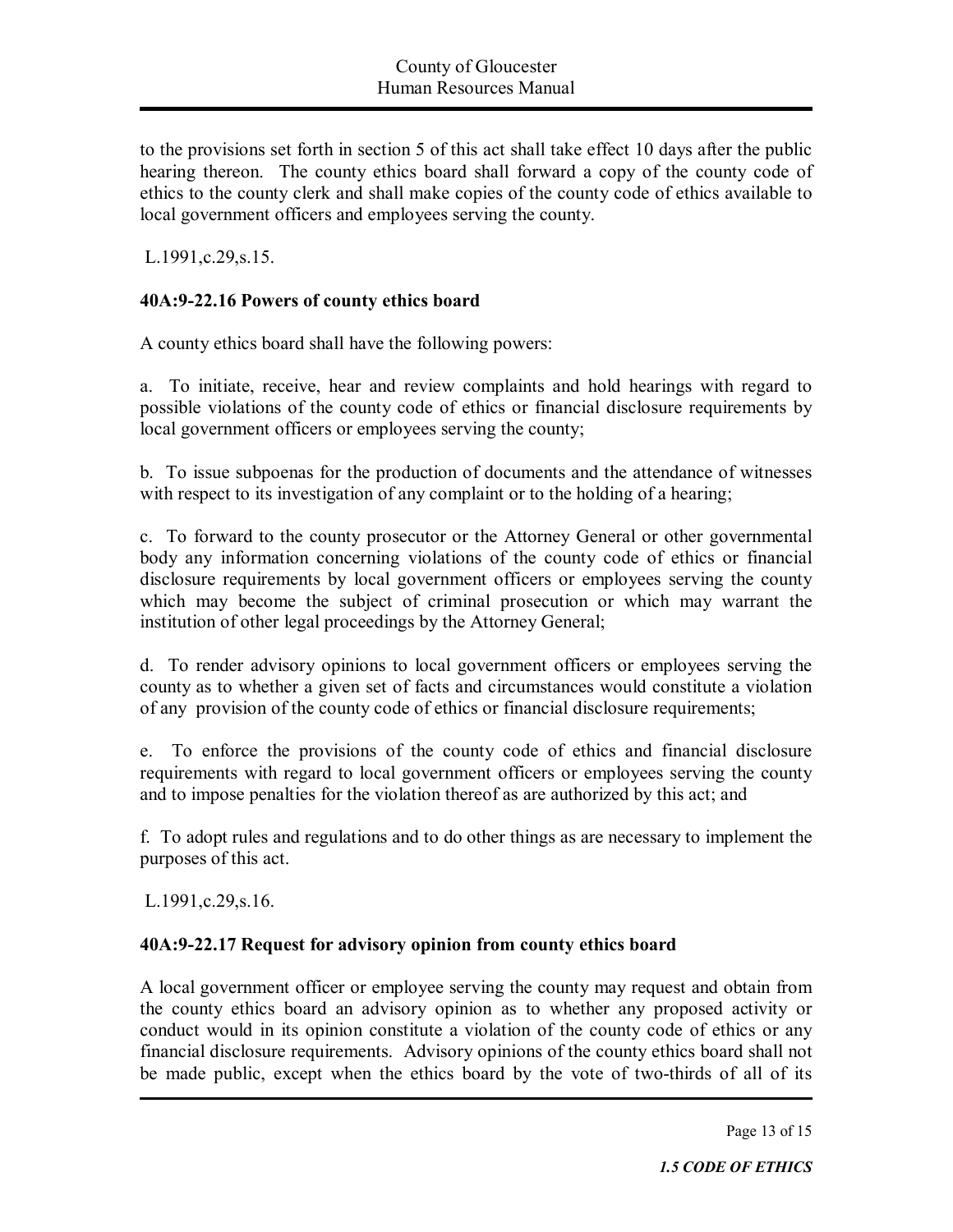members directs that the opinion be made public. Public advisory opinions shall not disclose the name of the local government officer or employee unless the ethics board in directing that the opinion be made public so determines.

L.1991,c.29,s.17.

#### **40A:922.18 Response by county ethics board to written complaint**

The county ethics board, upon receipt of a signed written complaint by any person alleging that the conduct of any local government officer or employee serving the county is in conflict with the county code of ethics or any financial disclosure requirements shall acknowledge receipt of the complaint within 30 days of receipt and initiate an investigation concerning the facts and circumstances set forth in the complaint. The ethics board shall make a determination as to whether the complaint is within its jurisdiction or frivolous or without any reasonable factual basis. If the ethics board shall conclude that the complaint is outside its jurisdiction, frivolous or without factual basis, it shall reduce that conclusion to writing and shall transmit a copy thereof to the complainant and to the local government officer or employee against whom the complaint was filed. Otherwise the ethics board shall notify the local government officer or employee against whom the complaint was filed of the nature of the complaint and the facts and circumstances set forth therein. The officer or employee shall have the opportunity to present the ethics board with any statement or information concerning the complaint which he wishes. Thereafter, if the ethics board determines that a reasonable doubt exists as to whether the local government officer or employee is in conflict with the county code of ethics or any financial disclosure requirements, it shall conduct a hearing in the manner prescribed by section 12 of this act, concerning the possible violation and any other facts and circumstances which may have come to its attention with respect to the conduct of the local government officer or employee. The ethics board shall render a decision as to whether the conduct of the officer or employee is in conflict with the county code of ethics or any financial disclosure requirements. This decision shall be made by no less than two-thirds of all members of the ethics board. If the ethics board determines that the officer or employee is in conflict with the code or any financial disclosure requirements, it may impose any penalties which it believes appropriate within the limitations of this act. A final decision of the ethics board may be appealed to the Local Finance Board within 30 days of the decision.

L.1991,c.29,s.18.

### **Employee:**

If offered or receives any gift that is in any way related to his or her public duties, reports that offer or receipt to the employee's department head.

### **Department Head/designee:**

Page 14 of 15